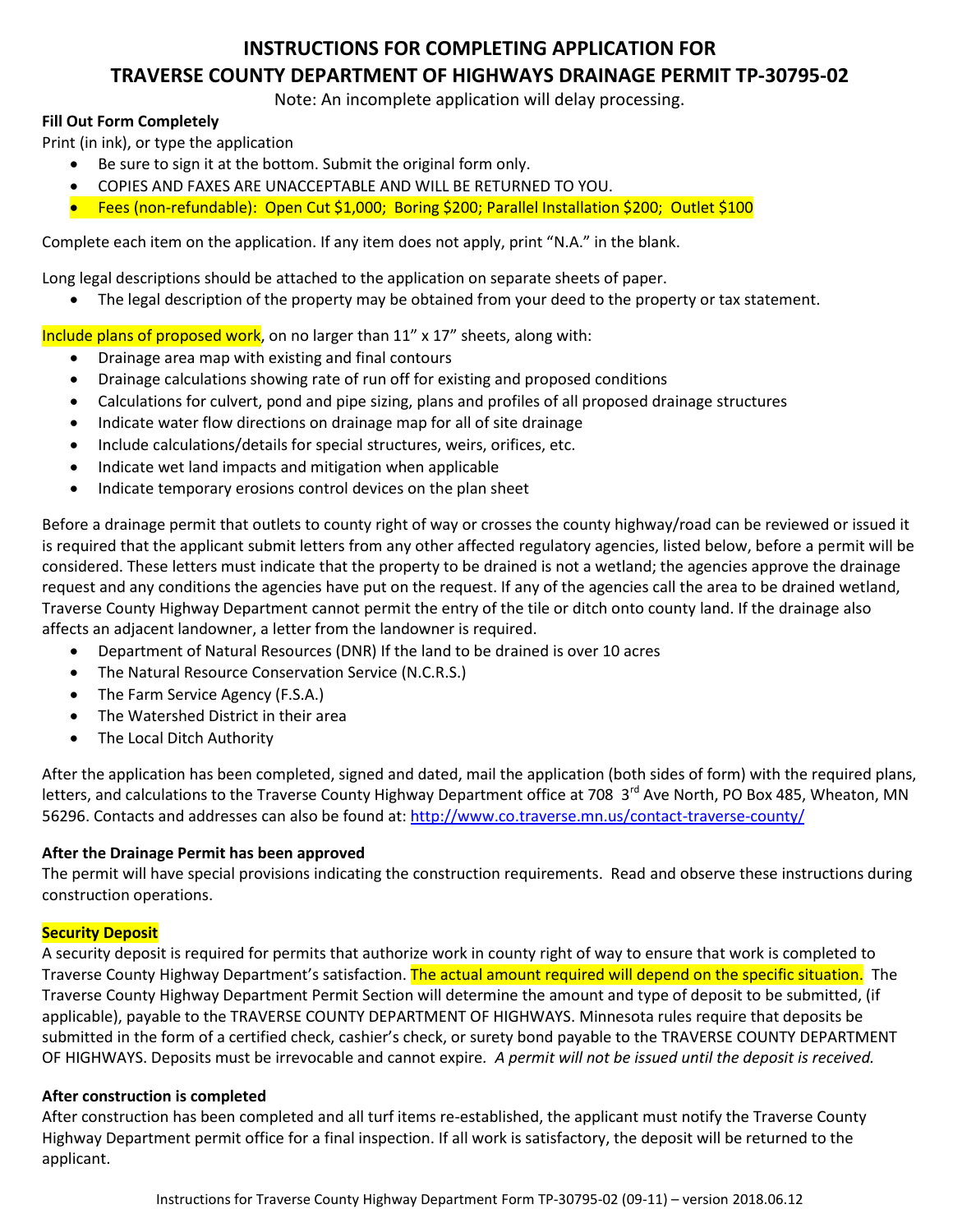# **TRAVERSE COUNTY DEPARTMENT OF HIGHWAYS APPLICATION FOR DRAINAGE PERMIT**

| Permit # |                                                      |  |
|----------|------------------------------------------------------|--|
| Township | Section                                              |  |
| CSAH #   | County Road. #                                       |  |
| R.P.     |                                                      |  |
|          | (DO NOT COMPLETE THIS SECTION. FOR OFFICE USE ONLY.) |  |

*ATTACH A SKETCH OF THE PROPOSED WORK AND RELATION TO COUNTY HIGHWAY/ROAD. SUCH SKETCH SHALL BE DRAWN TO SCALE WHEN REQUIRED BY THE ENGINEER. PRINT OR TYPE APPLICATION. SIGN IN SPACE PROVIDED. SUBMIT TO LOCAL OFFICE OF TRAVERSE COUNTY DEPARTMENT OF HIGHWAYS.*

| <b>APPLICANT</b>                                                | <b>TELEPHONE</b>      |                                    |            |                                       |             | <b>ADDRESS</b> (Street, City, State, Zip) |
|-----------------------------------------------------------------|-----------------------|------------------------------------|------------|---------------------------------------|-------------|-------------------------------------------|
| <b>PROPERTY OWNER</b>                                           | <b>TELEPHONE</b>      |                                    |            |                                       |             | <b>ADDRESS</b> (Street, City, State, Zip) |
| <b>PARTY PERFORMING WORK</b>                                    | <b>TELEPHONE</b>      |                                    |            |                                       |             | <b>ADDRESS</b> (Street, City, State, Zip) |
| LOCATION OF PROPOSED WORK (City/Township)                       |                       | (County)                           | (Distance) |                                       | $(N-S-E-W)$ |                                           |
| SPECIFIC ROAD INTERSECTION OR LANDMARK                          |                       | Highway/County Road                |            | in                                    | Miles       | 0f                                        |
| <b>TYPE OF DRAINAGE</b><br>Tile Outlet<br>Parallel Installation | Open Ditch<br>l Other | <b>AREA TO BE DRAINED</b><br>Acres |            | <b>CASING SIZE</b><br><b>AND TYPE</b> |             | <b>PIPE SIZE</b><br><b>AND TYPE</b>       |
| <b>LEGAL DESCRIPTION OF PROPERTY</b>                            |                       | <b>WORK TO START ON OR AFTER</b>   |            | <b>WORK TO BE COMPLETED BY</b>        |             |                                           |
|                                                                 | (Date)                |                                    |            | (Date)                                |             |                                           |

I, We, the undersigned, herewith accept the terms and conditions of the permit requirements of the TRAVERSE COUNTY DEPARTMENT OF HIGHWAYS and agree to fully comply therewith to the satisfaction of the TRAVERSE COUNTY DEPARTMENT OF HIGHWAYS. It is agreed that no work in connection with this application will be started until the application is approved and the permit issued. It is further understood that this permit is issued subject to the approval of local city, village, township, or borough authorities having joint supervision over said street or highway/road and subject to applicant's compliance with the rules and regulations of the Minnesota Environmental Quality Board and any other affected governmental agencies.

Furthermore, except for negligent acts of the County, its agents and employees, the applicant or his/her agents or contractor shall assume all liability for, and save the County, its agents and employees, harmless from, any and all claims for damages, actions or causes of action arising out of the work to be done herein and the continuing usage, constructing, reconstructing, maintaining and using of said drainage facility under this application and permit for construction.

| Name and    |                 |       | Email address |  |
|-------------|-----------------|-------|---------------|--|
|             | (Print or Type) |       |               |  |
| <b>Date</b> |                 | natur |               |  |

### **DO NOT WRITE BELOW THIS LINE**

|                              | . Heteroorseld on denker dalen klip nemik te een dittened onen neder en enkende en en en ef kleper med biskopen far ed ke tie |                                |
|------------------------------|-------------------------------------------------------------------------------------------------------------------------------|--------------------------------|
| BEARING SIGNATURE AND NUMBER | <b>AUTHORIZATION OF PERMIT</b>                                                                                                | REGULATIONS AND LIMITATIONS    |
| PERMIT NOT VALID UNLESS      |                                                                                                                               | SEE REVERSE SIDE FOR PERTINENT |

**It is expressly understood that this permit is conditioned upon replacement or restoration of the county highway/road to its original condition or to a satisfactory condition. In consideration of the applicant's agreement to comply in all respects with the regulations of the TRAVERSE COUNTY DEPARTMENT OF HIGHWAYS covering such operations, permission is hereby granted for the work to be performed as described in the above application, said work to be performed in accordance with special provisions as hereby stated:**

### **SEE ATTACHED SPECIAL PROVISIONS**

| Date All Work To Be Completed By      | Authorized Traverse County Highway Department Signature          | Date of Authorized Signature |
|---------------------------------------|------------------------------------------------------------------|------------------------------|
| <b>DISTRIBUTION</b>                   | <b>DEPOSIT REQUIREMENTS</b>                                      | <b>DEPOSIT TYPE</b>          |
| Original to Area Maintenance Engineer | No Deposit Required                                              | Cashier's Check #            |
| Applicant                             |                                                                  | Certified Check #            |
| Subarea Supervisor                    | Deposit Required in the Amount of \$                             | Money Order #                |
| Roadway Regulations Supervisor        | Date Deposit Received                                            | Bond #                       |
|                                       | Deposit to be returned upon satisfactory completion of all work. |                              |